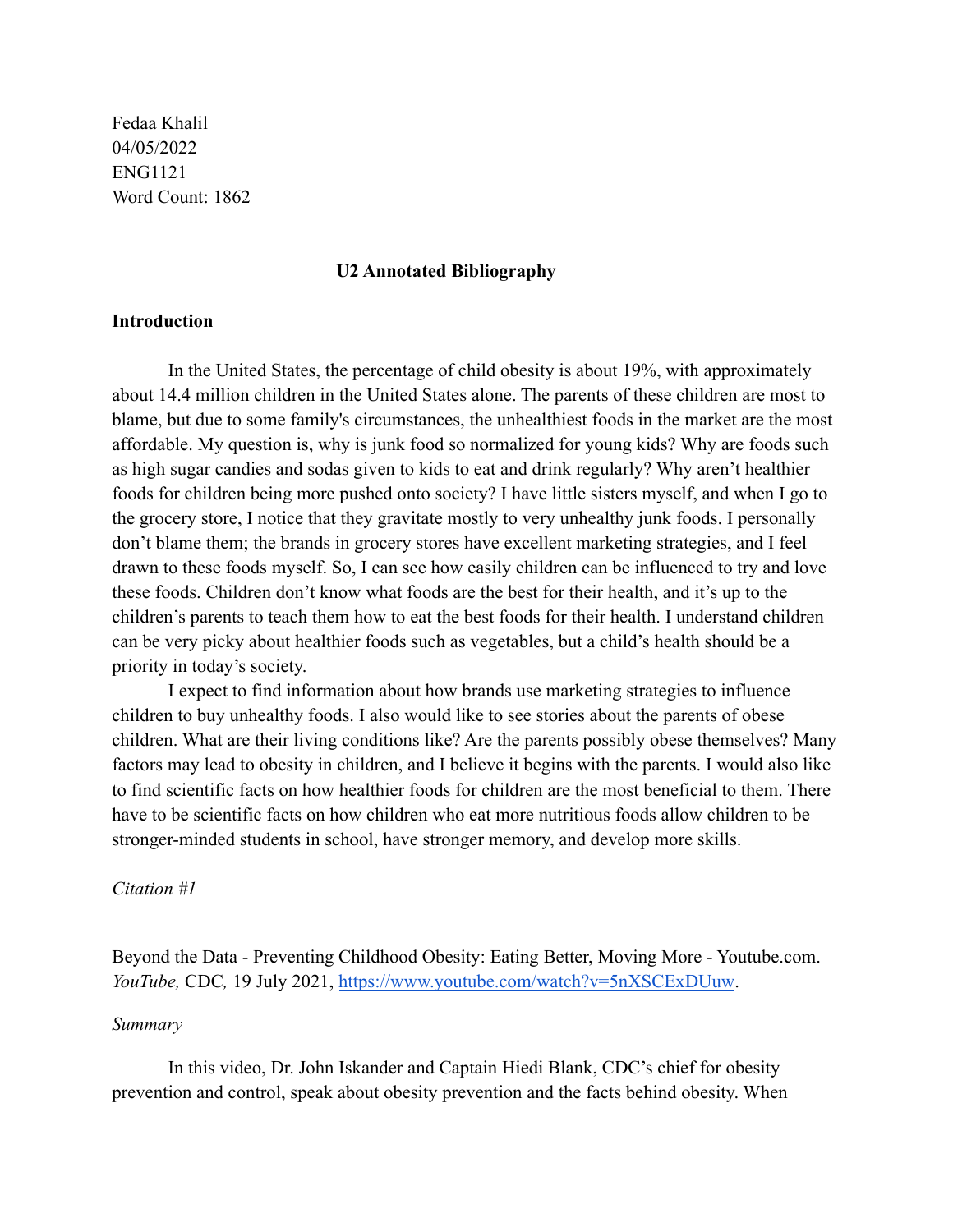children are obese, there are at risk of many health conditions, such as bone structure problems, sleep apnea, and mental health issues. As obesity continues in children, it goes into adulthood and may cause physical health issues. Examples like type 2 diabetes and cardiovascular disease, and the CDC has linked 13 cancers to obesity. As I stated earlier, child obesity is mostly the child's parents' fault, and Captain Blank has heard from many parents that they think their children being obese is just a phase in their life, and as they get older, they'll "grow" out of it. A healthy lifestyle for children has food with lower calories and higher nutrition, like fruits and vegetables, enough physical activity, reduced screen time, stress management, and better sleeping schedules. The CDC recommends the 10 5 2 1 0 lifestyle. 10 hours of sleep, 5 fruits and vegetables, less than 2 hours of screen time, 1 hour of physical activity, and 0 sugary drinks. The CDC has a few school health guidelines to prevent obesity in children. During lunchtime, the children have access to healthier foods, more water fountains, and longer physical education classes.

## *Reflection*

After watching this YouTube video, my thoughts on parents are the majority of the issue regarding childhood obesity were true. As captain Blank said, many parents she has spoken to believe that their obese children will grow out of their "obese" stage and don't truly realize the dangers of being obese at a young age. Being obese as early as the age of two shouldn't be considered a stage a child should grow out of but an eye wakening health issue for that child. Parents should consider taking this issue seriously, so the child doesn't suffer from critical health issues early. The child is too young to take care of and feed themselves the right nutritious foods, so the parents need to step up and help their children. I agree with the 10 5 2 1 0 lifestyle approach for children, and it's the perfect balance for a child to live a happy and healthy life.

## *Quotation*

"Unfortunately, we have a bulk of evidence and data from our national surveys as well as modeling exercises that they really show children are on a trajectory toward obesity," said Captain Heidi Blank.

## *Citation #2*

Singh S, Ankul, et al. *Junk Food-Induced Obesity- a Growing Threat to Youngsters during the Pandemic*, Elsevier Ltd., Sept.2021,[www.ncbi.nlm.nih.gov/pmc/articles/PMC8459649/.](http://www.ncbi.nlm.nih.gov/pmc/articles/PMC8459649/)

#### *Summary*

In this article, Ph.D. doctors speak about the effects of junk foods on children. In today's society, obesity is linked with factors with the production of cortisol—food consumption with a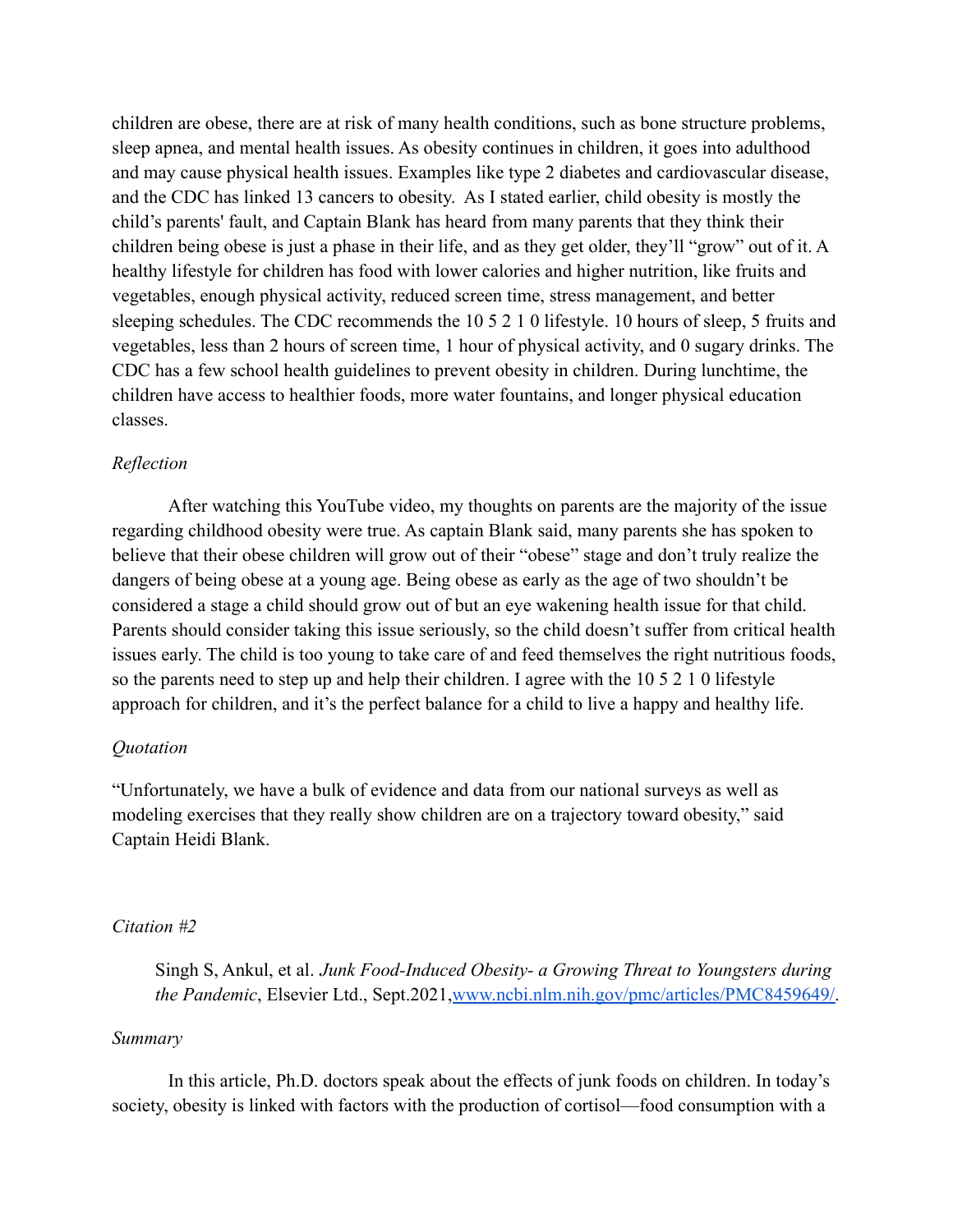high glycaemic index, chronic stress, and change in sleep patterns. Studies have proven that junk food is the main factor in obesity. About 60% of obese children have at least one risk of cardiovascular diseases, such as raised blood pressure, hyperlipidemia, and hyperinsulinemia. And about 20% of obese children are at risk of two or more risk health factors. There are about 14.4 million obese children globally, and the United States is at the top, and India follows next with the most obese children. Childhood obesity alters a child's immune system by causing changes in the cytokines concentrations and proteins and the number and function of the immune cells, ultimately leading to a pro-inflammatory condition, leading to the onset or exacerbation of numerous diseases like asthma, atopic dermatitis, allergy and sleep apnea. The Covid-19 global pandemic is another massive factor in why more children have become obese. Children being home all day has left them bored and turning to eat junk food for emotional support. Obesity can significantly damage a child's intellect and personality.

# *Reflection*

After reading this article, I've truly realized the fundamental risk factors of eating junk food for children and every person. After the Covid-19 global pandemic, many more people are at higher risk of obesity and cardiovascular diseases. I agree that the food we eat will be able to help us fight off illnesses such as the coronavirus. However, as long as people are eating way too much junk food daily, they're less likely to be able to fight off covid-19 in a less risky way and cause themselves long-term damage. I was interested in how the authors included the tables that show what kinds of foods cause risks in human bodies and the actual risks of these foods. The author's intended audience seems to be to parents, whether their children are obese or not. These doctors are trying to prove to parents how risky a massive consumption of junk food is to their children and themselves.

# *Quotation*

"There is an urgent need to spread awareness among children and young adults about these adverse effects of junk food, and they are not a good substitute for good healthy nourishment."

# *Citation #3*

Mazewski, Joanna, and Joanna Joanna Mazewski (441 Articles Published). "Study Shows Stressed Parents Feed Their Kids More Junk Food." *BabyGaga*, 5 May 2019, [www.babygaga.com/study-shows-stressed-parents-feed-kids-more-junk-food/.](http://www.babygaga.com/study-shows-stressed-parents-feed-kids-more-junk-food/)

*Summary*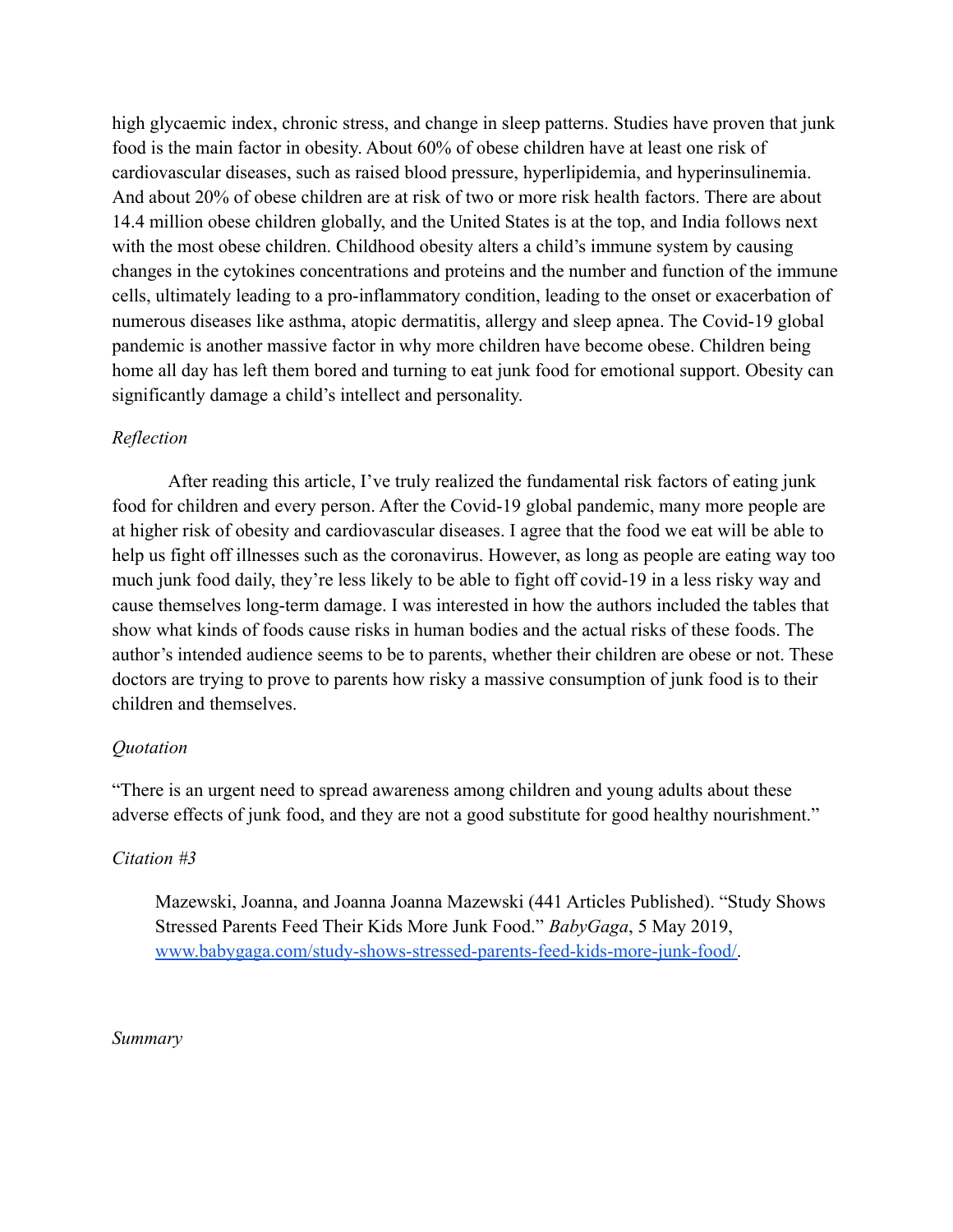Studies have shown that parents who feel stressed or overworked feed their children more junk food and fast food in this article. They don't have the time or energy to give their children any healthy food after coming home from a long day at work. According to a team of researchers from Duke University and NYU, most food given to children is a high-calorie food, and it is all junk food. This leads to children eating unhealthy snacks such as chips and candies instead of healthy fruits like apples and oranges or healthy vegetables. According to the article, "Professor Myoungock Jang admits that stress makes us choose unhealthy snacks and meals as "comfort food" to cope with stress." This is an agreeable statement because junk food helps people elevate their moods. It is hard for parents that undergo stress and have no time to feed their children healthy food. Professor Myongock also mentioned, "The less healthy food is available in the home, the more unhealthy the feeding practices are for their children. They often didn't feel they had enough energy and time to prepare food at home." This explains how parents tend to be exhausted and do not have any time to prepare healthy food for their kids, so they either bring home fast food or have the kids eat ready-made unhealthy food. The only solution to this problem is having an older family member or having a close friend to help prepare healthy cooked food at home while the parents are at work.

## *Reflection*

After reading this article, I agree with parents who are stressed or overworked and feed their children unhealthy food. Many parents work many hours and come home late, and do not have any time to prepare dinner for their children. As mentioned in the article, "Parents who were the most stressed out were the ones who either had very little time on their hands or not enough help at home. They were either overworked, exhausted, or just tired from the day-to-day grind." This is a clear explanation of why children eat unhealthy food because their parents are stressed or overworked. Although the parents do not have any time to prepare healthy food for their children, I believe there are other solutions where they could prepare something quick and leave it for their children. Having a family member or a close friend prepare healthy food for their children could be a bother, so preparing something healthy quickly could be an alternative.

#### *Quotation*

"The less healthy food is available in the home, the more unhealthy the feeding practices are for their children. They often didn't feel they had enough energy and time to prepare food at home."